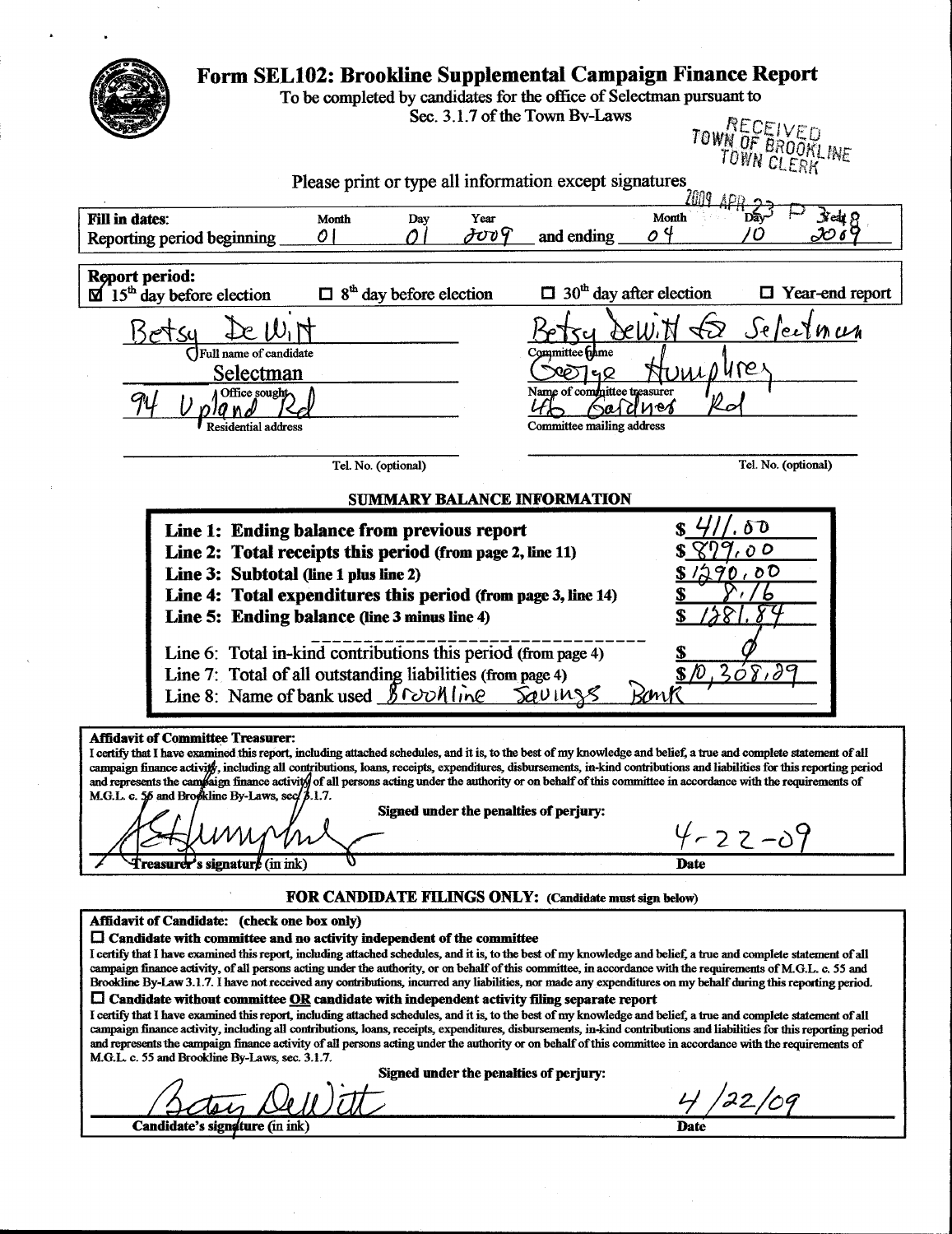## **SCHEDULE A: RECEIPTS**

M.G.L. c. 55 requires that the name and residential address be reported, in alphabetical order, for all receipts over \$50 in a  $\it{calend}$  calendar year.  $\it{Committers}$  must keep detailed accounts and records of all receipts, but need itemize only those over \$50. In M.G.L. c. 55 requires that the name and residential address be reported, **in alphabetical order**, for all receipts over \$50 in a<br>calendar year. Committees must keep detailed accounts and records of all receipts, but need i person who contributes more than \$50 in a calendar year. Receipts of \$50 or less may be added together, from committee  $r$ ecords, and reported on line 10 rather than line 9.

| Date             | <b>Name and residential address</b>                                                                            |                      |                                         | <b>Occupation and employer</b>                |
|------------------|----------------------------------------------------------------------------------------------------------------|----------------------|-----------------------------------------|-----------------------------------------------|
| received         | (alphabetical listing required)                                                                                |                      | Amount<br>(for contributions over \$50) |                                               |
| $4 - 5$          | Edje Brickman<br>33 Pond Av #407 Brookline 02445                                                               | $\partial O$ $ O$    |                                         |                                               |
| $3 - 32$         | CapCem                                                                                                         |                      |                                         | 104 od Retired                                |
| $3 - \partial f$ | 31) Ella ST., Brookline 01446<br>Commatee to Elect Eliz. childs<br>$157$ Walpet St., <i>brownline</i> $0.4445$ | 20 00                |                                         |                                               |
| $4 - 5$          | Gill Fishman                                                                                                   | 60                   | 00                                      |                                               |
| $4 - 5$          | Jane Larsen<br>161 Clinton Rd, Brookline 02445                                                                 |                      |                                         | 100 00 Retired                                |
| <u>3-92</u>      | Werner, Lohe<br>25 Salısbury Rel., Brookline OLY45<br>Karın Miller                                             | 2500                 |                                         |                                               |
| $4 - 8$          | 2) Devon ed chestnut Hill 0246)                                                                                |                      | 5000                                    |                                               |
| $4 - 8$          | Leonard Miller<br>2) Devon Ro, chestrut Nill 02461                                                             |                      | $ SO \delta 0$                          |                                               |
| $3 - 32$         | Stepten D. Senturia<br>98 Croushinshield Rel, Brookline<br>Morgaret E. Senturia                                |                      | 50 00                                   |                                               |
| $3 - 32$         |                                                                                                                |                      | 5000                                    |                                               |
| $3 - 33$         | Anne Short<br>129 Bonad Rd., clostnul Hill                                                                     |                      | 50 00                                   |                                               |
| $4 - 5$          | Joanne Sullivon<br>63 Lengwood Av #6, brookline                                                                |                      | 5000                                    |                                               |
| 378              | Crispin Wanscra<br>25 Beals St, Brankline                                                                      |                      | 25 I 20                                 |                                               |
| 332              | Martha Wister<br><u>du Elm SP., Brookline</u>                                                                  | 2500                 |                                         |                                               |
| $3 - 15$         | Christina Wolfe<br>23 Jeanle Au, Brookline                                                                     | /00 00               |                                         | $\sim$ $\ell$ <sup>2</sup><br><u>Retircal</u> |
| $3 - 15$         | Sohu Bessett<br>§3 Searle Av.<br>$0$ rooklin                                                                   | $\infty$ li $\infty$ |                                         | Retired                                       |
|                  |                                                                                                                |                      |                                         |                                               |
|                  | Line 9: Total receipts of more than \$50 (or listed above)                                                     |                      |                                         |                                               |
|                  | Line 10: Total receipts of \$50 or less (not listed above)*                                                    |                      |                                         |                                               |
|                  | Line 11: Total receipts this period<br>(Enter here and on page 1, line 2)                                      |                      | 100                                     |                                               |

\*Receipts of \$50 or less may be itemized above. If you do so, include them in Line 9 rather than Line 10. Line 10 must include **EXECUTE 11: 1 OTAL FECT:**<br>Enter here and on<br>Receipts of \$50 or less may be iter<br>only receipts not itemized above

 $\epsilon$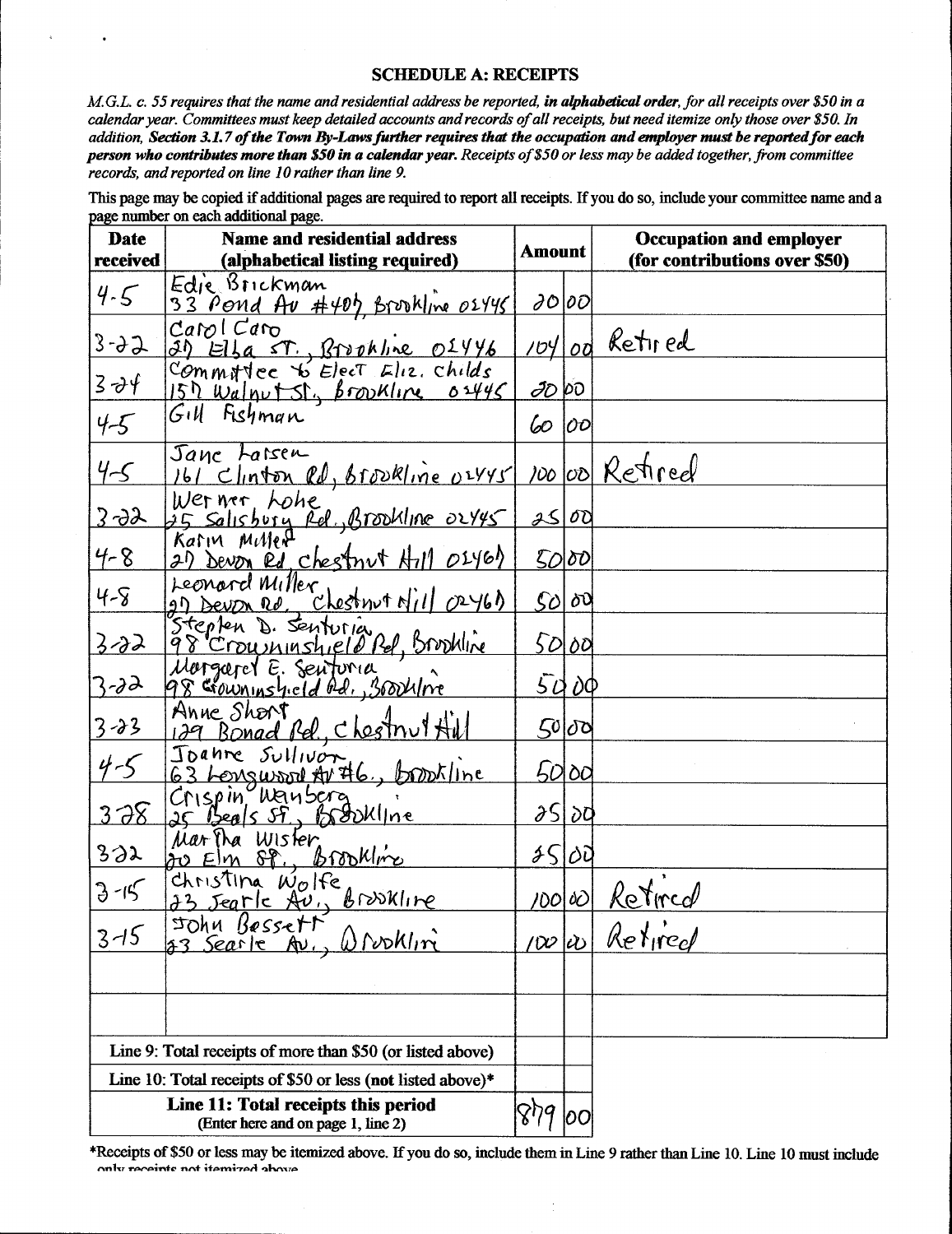## **SCHEDULE B: EXPENDITURES**

M.G.L. c. 55 requires committees to list, in alphabetical order, all expenditures over \$50 in a reporting period. Committees must keep detailed accounts and records of all expenditures, but need itemize only those over \$50. Expenditures of \$50 or less may be added together, from committee records, and reported on line 13.

This page may be copied if additional pages are required to report all expenditures. If you do so, include your committee name and a page number on each additional page.

| <b>Date</b><br>paid | To whom paid<br>(listed alphabetically) | <b>Purpose of expenditure</b><br><b>Address</b>                               | <b>Amount</b> |     |
|---------------------|-----------------------------------------|-------------------------------------------------------------------------------|---------------|-----|
| 322                 | PayPal                                  | Online account charge                                                         |               | 538 |
|                     | Pay                                     | $\eta$                                                                        |               |     |
| $rac{3-33}{3-29}$   | $\beta$ ay                              | $\Lambda_I$                                                                   |               |     |
|                     |                                         |                                                                               |               |     |
|                     |                                         |                                                                               |               |     |
|                     |                                         |                                                                               |               |     |
|                     |                                         |                                                                               |               |     |
|                     |                                         |                                                                               |               |     |
|                     |                                         |                                                                               |               |     |
|                     |                                         |                                                                               |               |     |
|                     |                                         |                                                                               |               |     |
|                     |                                         |                                                                               |               |     |
|                     |                                         |                                                                               |               |     |
|                     |                                         |                                                                               |               |     |
|                     |                                         |                                                                               |               |     |
|                     |                                         |                                                                               |               |     |
|                     |                                         |                                                                               |               |     |
|                     |                                         | Line 12: Total expenditures of more than \$50 (or listed above)               |               |     |
|                     |                                         | Line 13: Total expenditures of \$50 or less (not listed above)*               |               |     |
|                     |                                         | Line 14: Total expenditures this period<br>(Enter here and on page 1, line 4) | $\aleph$      |     |

\*Receipts of \$50 or less *may be itemized above*. If you do so, include them in line 12 rather than line 13. Line 13 must include only receipts not itemized above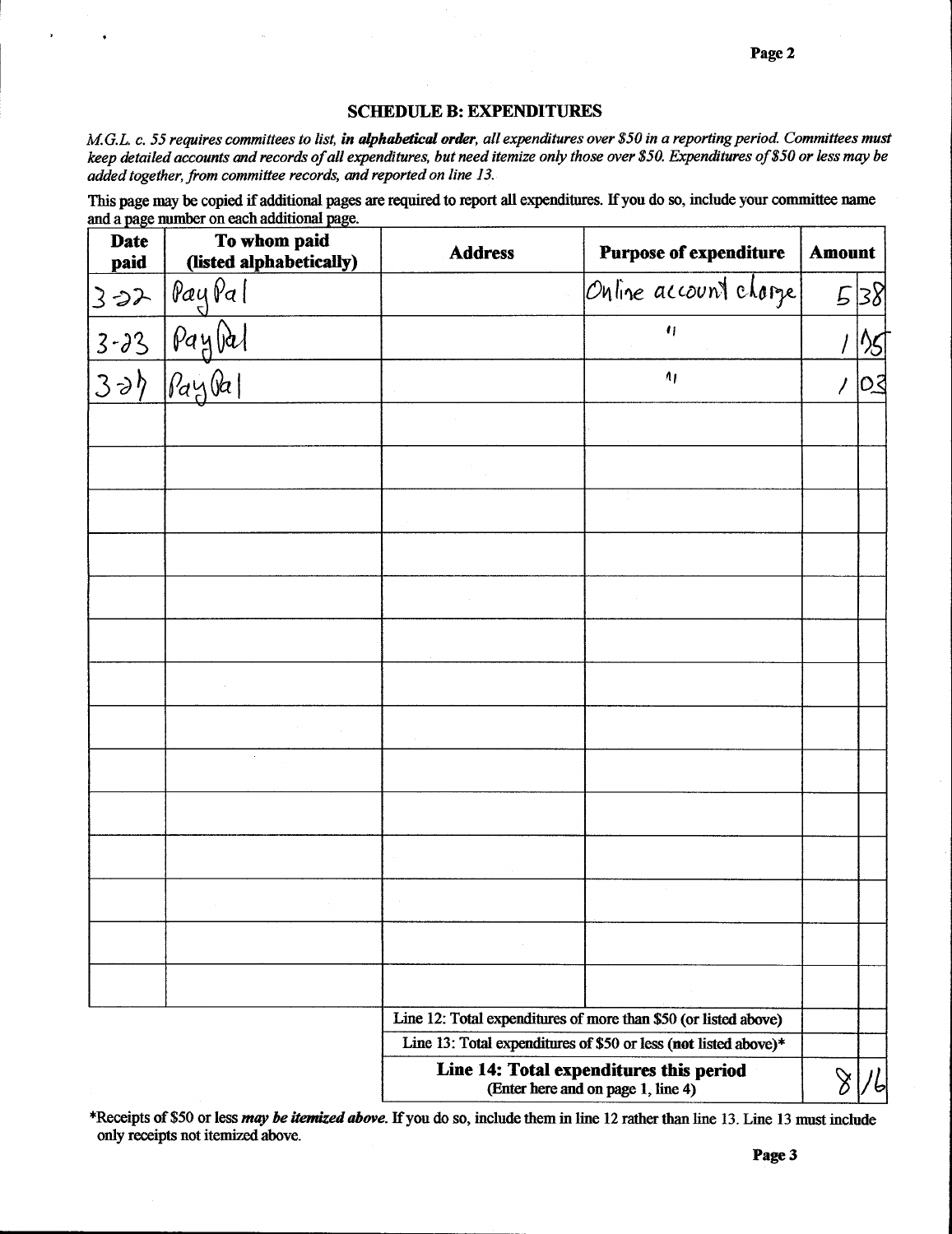## SCHEDULE C: "IN-KIND" CONTRIBUTIONS

Itemize contributors who have made in-kind contributions of *more than \$50*. In-kind contributions of \$50 or less may be itemized and included in line 15, or added together from the committee's records and included in line SCHEDULE C: "IN-KIND" CONTRIBUTIONS<br>
Itemize contributors who have made in-kind contributions of *more than \$50*. In-kind contributions of \$5<br>
itemized and included in line 15, or added together from the committee's record

| <b>Date</b><br>received | From whom received* | <b>Residential address</b>                                                 | <b>Description of</b><br>contribution | <b>Value</b> |  |
|-------------------------|---------------------|----------------------------------------------------------------------------|---------------------------------------|--------------|--|
|                         |                     |                                                                            |                                       |              |  |
|                         |                     |                                                                            |                                       |              |  |
|                         |                     |                                                                            |                                       |              |  |
|                         |                     |                                                                            |                                       |              |  |
|                         |                     |                                                                            |                                       |              |  |
|                         |                     |                                                                            |                                       |              |  |
|                         |                     |                                                                            |                                       |              |  |
|                         |                     |                                                                            |                                       |              |  |
|                         |                     | Line 15: In-kind over \$50 (or listed above)                               |                                       |              |  |
|                         |                     | Line 16: In-kind \$50 or less (not listed above)                           |                                       |              |  |
|                         |                     | Line 17: Total in-kind contributions<br>(Enter here and on page 1, line 6) |                                       |              |  |

\*If an in-kind contribution is received from a person (including candidate) who contributes more than \$50 in a calendar year, you must report the name and address, occupation and employer of the contributor.

#### **SCHEDULE D: LIABILITIES**

M.G.L. c. 55 requires committees to report ALL outstanding liabilities, including those which have been reported previously as well as those incurred during this reporting period.

| <b>Date</b><br><i>incurred</i> | To whom due | <b>Address</b>                         | <b>Purpose</b>                     | <b>Amount</b> |
|--------------------------------|-------------|----------------------------------------|------------------------------------|---------------|
| $ 9 - 13 - 06 $                |             | 94 Upland Rel                          | ostoge                             |               |
|                                |             |                                        |                                    |               |
|                                |             |                                        |                                    |               |
|                                |             |                                        |                                    |               |
|                                |             | Line 18: Total outstanding liabilities | (Enter here and on page 1, line 7) | 10,308        |

### SCHEDULE E: DONORS OF \$50 AND LESS

| SCHEDULE E: DONORS OF \$50 AND LESS                                                                                                                           |  |
|---------------------------------------------------------------------------------------------------------------------------------------------------------------|--|
| Line 19: Total number of donors in this period whose aggregate contributions<br>(including in-kind contributions) equal an amount or value of \$50.00 or less |  |

This page may be copied if additional pages are required to report all activity, Include committee name and a page number on each additional page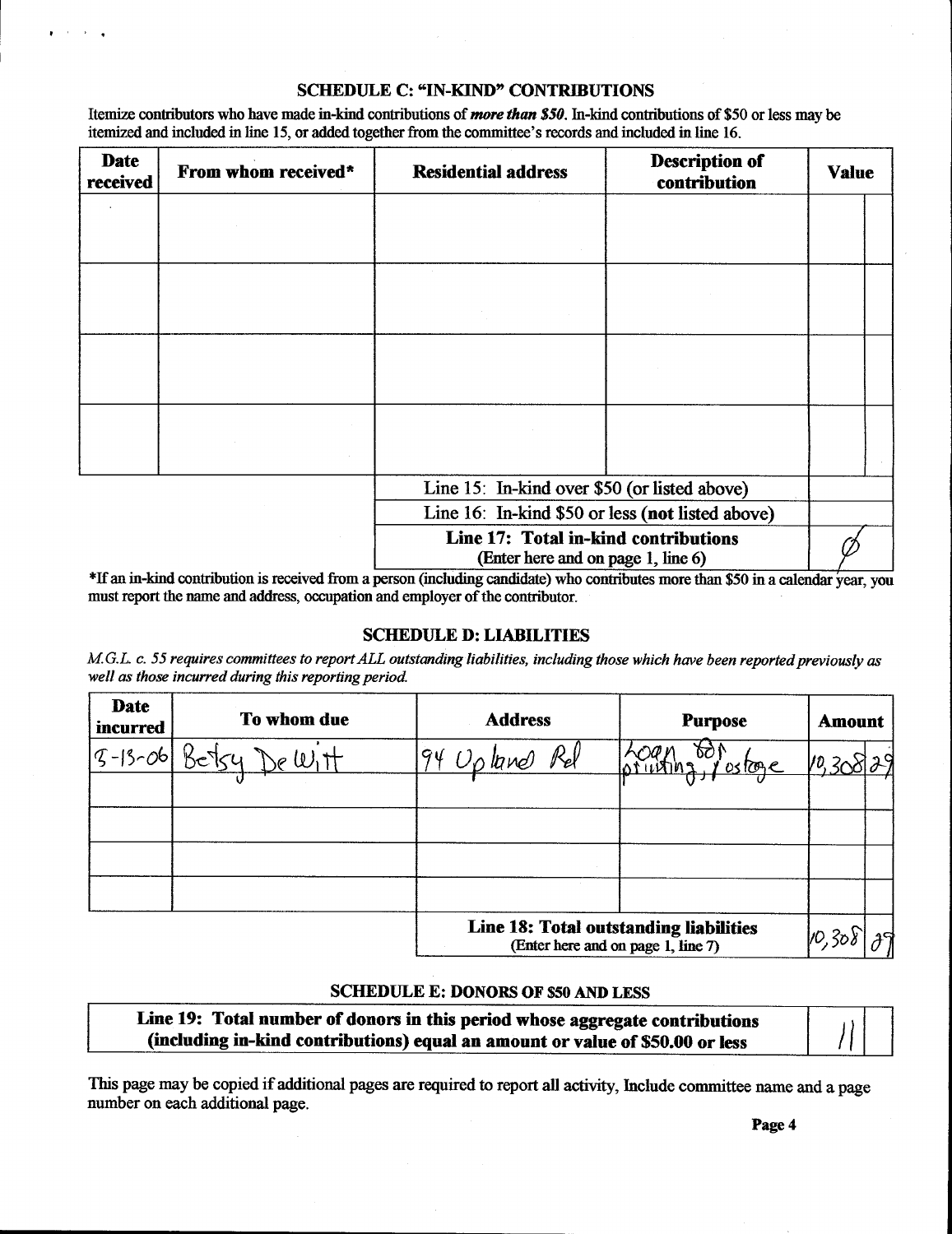| Form SEL102: Brookline Supplemental Campaign Finance Report<br>To be completed by candidates for the office of 800 Office POTTHAME<br>Sec. 3.1.7 of the Town BULLAWS MARS OF VOTERS                                                                                                                                                                                                                                                                                                                                                                                                 |                                             |
|-------------------------------------------------------------------------------------------------------------------------------------------------------------------------------------------------------------------------------------------------------------------------------------------------------------------------------------------------------------------------------------------------------------------------------------------------------------------------------------------------------------------------------------------------------------------------------------|---------------------------------------------|
| Please print or type all information except signatures                                                                                                                                                                                                                                                                                                                                                                                                                                                                                                                              | 09 APR 22 AM 11: 37                         |
| Fill in dates:<br>Month<br>Year<br>Day<br>Reporting period beginning<br>2009<br>and ending<br>January                                                                                                                                                                                                                                                                                                                                                                                                                                                                               | Month<br>Year<br>Day<br>10<br>2009<br>April |
| <b>Report period:</b><br>8 <sup>th</sup> day before election<br>$\boxtimes$ 15 <sup>th</sup> day before election<br>$30th$ day after election                                                                                                                                                                                                                                                                                                                                                                                                                                       | $\Box$ Year-end report                      |
| Kenneth Michael Goldstein                                                                                                                                                                                                                                                                                                                                                                                                                                                                                                                                                           | <b>Committee to Elect Ken Goldstein</b>     |
| Full name of candidate<br>Committee name<br>Selectman<br>Hui Jojo Deng                                                                                                                                                                                                                                                                                                                                                                                                                                                                                                              |                                             |
| Office sought<br>Name of committee treasurer<br>111 Holland Rd. Brookline, MA 02445<br><b>Residential address</b><br>Committee mailing address                                                                                                                                                                                                                                                                                                                                                                                                                                      | 111 Holland Rd. Brookline, MA 02445         |
| Tel. No. (optional)                                                                                                                                                                                                                                                                                                                                                                                                                                                                                                                                                                 | Tel. No. (optional)                         |
| SUMMARY BALANCE INFORMATION<br>Line 1: Ending balance from previous report                                                                                                                                                                                                                                                                                                                                                                                                                                                                                                          | 0.00                                        |
| Line 2: Total receipts this period (from page 2, line 11)                                                                                                                                                                                                                                                                                                                                                                                                                                                                                                                           | 5,915.00                                    |
| Line 3: Subtotal (line 1 plus line 2)<br>Line 4: Total expenditures this period (from page 3, line 14)<br>Line 5: Ending balance (line 3 minus line 4)                                                                                                                                                                                                                                                                                                                                                                                                                              | 5,915.00<br>\$3,760.14<br>\$2,154.86        |
| Line 6: Total in-kind contributions this period (from page 4)                                                                                                                                                                                                                                                                                                                                                                                                                                                                                                                       | $S_0$                                       |
| Line 7: Total of all outstanding liabilities (from page 4)<br>Line 8: Name of bank used TD Bank North                                                                                                                                                                                                                                                                                                                                                                                                                                                                               | S <sub>0</sub>                              |
| <b>Affidavit of Committee Treasurer:</b>                                                                                                                                                                                                                                                                                                                                                                                                                                                                                                                                            |                                             |
| I certify that I have examined this report, including attached schedules, and it is, to the best of my knowledge and belief, a true and complete statement of all<br>campaign finance activity, including all contributions, loans, receipts, expenditures, disbursements, in-kind contributions and liabilities for this reporting period<br>and represents the campaign finance activity of all persons acting under the authority or on behalf of this committee in accordance with the requirements of<br>M.G.L. c. 55 and Brookline By-Laws, sec. 3.1.7.                       |                                             |
| Signed under the penalties of perjury:                                                                                                                                                                                                                                                                                                                                                                                                                                                                                                                                              |                                             |
| Treasurer's signature on ink                                                                                                                                                                                                                                                                                                                                                                                                                                                                                                                                                        | Date                                        |
| FOR CANDIDATE FILINGS ONLY: (Candidate must sign below)<br>Affidavit of Candidate: (check one box only)                                                                                                                                                                                                                                                                                                                                                                                                                                                                             |                                             |
| $\Box$ Candidate with committee and no activity independent of the committee<br>I certify that I have examined this report, including attached schedules, and it is, to the best of my knowledge and belief, a true and complete statement of all<br>campaign finance activity, of all persons acting under the authority, or on behalf of this committee, in accordance with the requirements of M.G.L. c. 55 and<br>Brookline By-Law 3.1.7. I have not received any contributions, incurred any liabilities, nor made any expenditures on my behalf during this reporting period. |                                             |
| $\square$ Candidate without committee $\underline{OR}$ candidate with independent activity filing separate report<br>I certify that I have examined this report, including attached schedules, and it is, to the best of my knowledge and belief, a true and complete statement of all<br>campaign finance activity, including all contributions, loans, receipts, expenditures, disbursements, in-kind contributions and liabilities for this reporting period                                                                                                                     |                                             |
| and represents the campaign finance activity of all persons acting under the authority or on behalf of this committee in accordance with the requirements of                                                                                                                                                                                                                                                                                                                                                                                                                        |                                             |
| M.G.L. c. 55 and Brookline By-Laws, sec. 3.1.7.<br>Signed under the penalties of perjury:                                                                                                                                                                                                                                                                                                                                                                                                                                                                                           | 4/22/09                                     |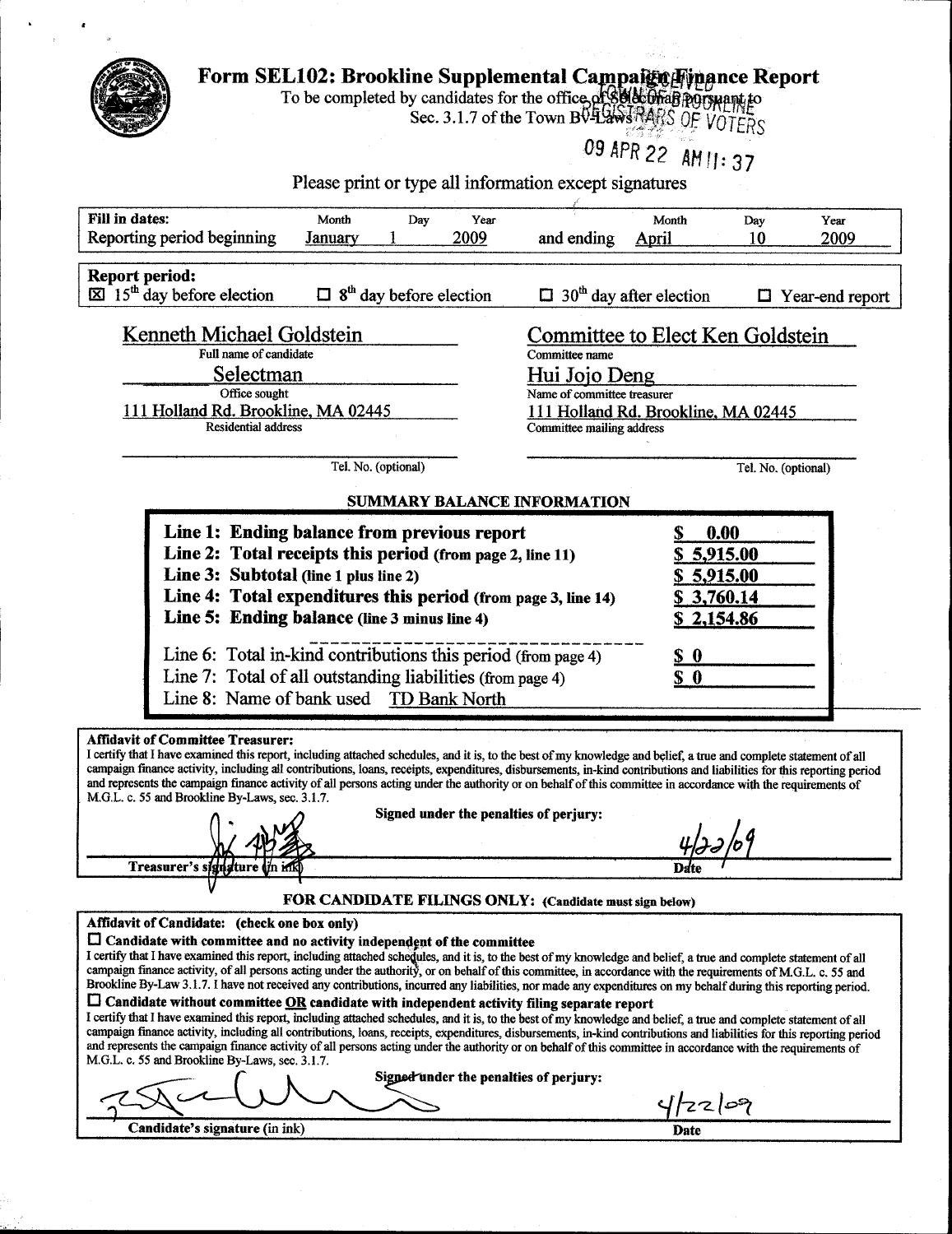#### **SCHEDULE A: RECEIPTS**

M.G.L. c.<br>calendar M.G.L. c. 55 requires that the name and residential address be reported, **in alphabetical order**, for all receipts over \$50 in a<br>calendar year. Committees must keep detailed accounts and records of all receipts, but need i calendar year. Committees must keep detailed accounts and records of all receipts, but need itemize only those over \$50. In<br>addition, Section 3.1.7 of the Town By-Laws further requires that the occupation and employer must person who contributes more than \$50 in a calendar year. Receipts of \$50 or less may be added together, from committee records, and reported on line 10 rather than line 9.

This page may be copied if additional pages are required to report all receipts. If you do so, include your committee name and a page number on each additional page.

| <b>Date</b><br>received | Name and residential address<br>(alphabetical listing required)           | <b>Amount</b>  | Occupation and employer<br>(for contributions over \$50) |
|-------------------------|---------------------------------------------------------------------------|----------------|----------------------------------------------------------|
|                         | See Attachment                                                            |                |                                                          |
|                         |                                                                           |                |                                                          |
|                         |                                                                           |                |                                                          |
|                         |                                                                           |                |                                                          |
|                         |                                                                           |                |                                                          |
|                         |                                                                           |                |                                                          |
|                         |                                                                           |                |                                                          |
|                         |                                                                           |                |                                                          |
|                         |                                                                           |                |                                                          |
|                         |                                                                           |                |                                                          |
|                         |                                                                           |                |                                                          |
|                         |                                                                           |                |                                                          |
|                         |                                                                           |                |                                                          |
|                         |                                                                           |                |                                                          |
|                         |                                                                           |                |                                                          |
|                         |                                                                           |                |                                                          |
|                         |                                                                           |                |                                                          |
|                         |                                                                           |                |                                                          |
|                         |                                                                           |                |                                                          |
|                         |                                                                           |                |                                                          |
|                         |                                                                           |                |                                                          |
|                         |                                                                           |                |                                                          |
|                         | Line 9: Total receipts of more than \$50 (or listed above)                | 4,875          |                                                          |
|                         | Line 10: Total receipts of \$50 or less (not listed above)*               | 1,040<br>5,915 |                                                          |
|                         | Line 11: Total receipts this period<br>(Enter here and on page 1, line 2) |                |                                                          |

\*Receipts of \$50 or less may be itemized above. If you do so, include them in Line 9 rather than Line 10. Line 10 must include only receipts not itemized above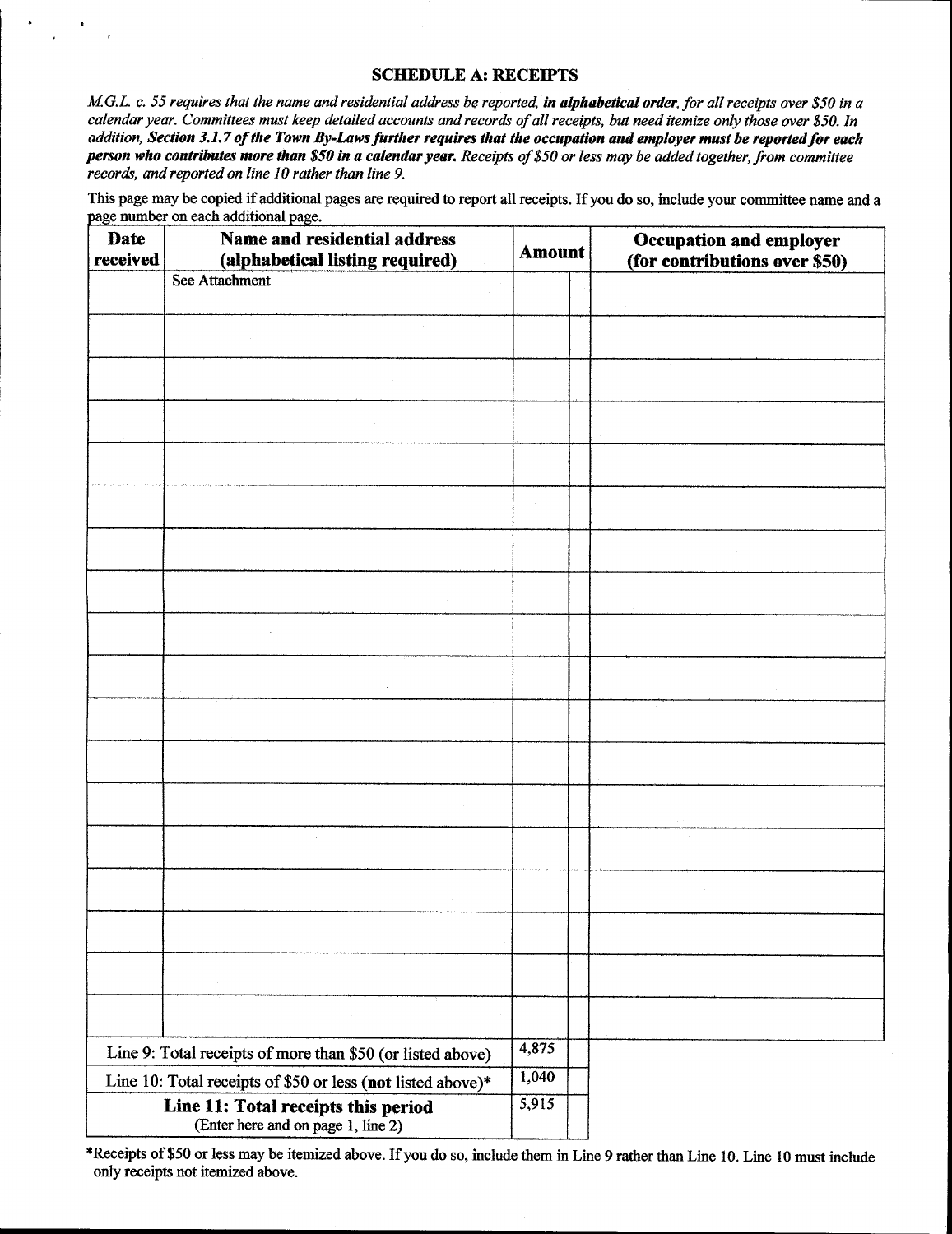## Brookline Supplemental Campaign Finance Report

|                   | 15th day before Election<br>Schedule A: Receipts |                               | DI CONHIIC Эпррієніснай Саніраізи і пісне 180 рок |                      |       |            |                         |
|-------------------|--------------------------------------------------|-------------------------------|---------------------------------------------------|----------------------|-------|------------|-------------------------|
| Date              | First                                            | Last                          | <b>Address</b>                                    | Town                 | Zip   | Amount     | Occupation              |
| 3/25/2009 Robert  |                                                  | Allen                         | 290 Russett Road                                  | <b>Brookline</b>     | 02467 | \$250.00   | Attorney                |
| 3/25/2009 Beverly |                                                  | <b>Basile</b>                 | 902 West Roxbury Parkway                          | <b>Chestnut Hill</b> | 02467 | \$150.00   | Administrator           |
|                   | 3/15/2009 J. Robert                              | Basile                        | 1040 West Roxbury Parkway                         | <b>Chestnut Hill</b> | 02467 | \$100.00   | Real estate             |
|                   | 3/25/2009 Robert W.                              | Basile                        | 333 Heath Street                                  | <b>Chestnut Hill</b> | 02467 | \$150.00   | <b>Builder</b>          |
| 3/25/2009 Gerald  |                                                  | <b>Bickoff</b>                | 106 Clinton Rd.                                   | <b>Brookline</b>     | 02445 | \$250.00   | Self employed           |
| 3/18/2009 Maura   |                                                  | <b>Byrne</b>                  | 48 Parklawn Rd.                                   | West Roxbury         | 02132 | \$100.00   | Self employed           |
|                   | 3/15/2009 Giuseppe                               | Civitarese                    | 1075 Beacon Street                                | <b>Brookline</b>     | 02446 | \$100.00   | Self employed           |
| 1/30/2009 C.C.    |                                                  | Cunningham Jr 63 Hillside Rd. |                                                   | <b>Brookline</b>     | 02445 | \$250.00   | Retired                 |
| 3/25/2009 Nancy   |                                                  | Daly                          | 161 Rawson Road                                   | <b>Brookline</b>     | 02445 | \$100.00   | Attorney                |
| 4/2/2009 Andre    |                                                  | Danesh                        | 181 Mason Terrace                                 | <b>Brookline</b>     | 02446 | \$100.00   | Investment              |
|                   | 3/8/2009 James E.                                | Fleming                       | 80 Gardner Road                                   | <b>Brookline</b>     | 02445 | \$100.00   | Law professor           |
| 1/30/2009 Doug    |                                                  | Freeman                       | 138 Valentine St.                                 | <b>Brookline</b>     | 02465 | \$500.00   | Self employed           |
|                   | 3/23/2009 James M.                               | Godec                         | 105 Holland Road                                  | <b>Brookline</b>     | 02445 | \$100.00   | <b>CEO</b>              |
| 3/25/2009 Joseph  |                                                  | Hanley                        | 21 Custom House St. Suite 300                     | Boston               | 02110 | \$100.00   | Attorney                |
| 3/25/2009 Tom     |                                                  | Hantakas Jr.                  | 109 Salmon Street                                 | <b>Brookline</b>     | 02445 | \$125.00   | Sr. Cust. Maint.        |
| 3/7/2009 Janet    |                                                  | Kahan                         | 60 Parkman Street                                 | <b>Brookline</b>     | 02446 | \$100.00   | Realtor                 |
| 3/25/2009 Holly   |                                                  | Kempler                       | 60 Gardner Rd.                                    | <b>Brookline</b>     | 02445 | \$250.00   | Realtor                 |
|                   | 1/5/2009 Mordechai                               | Levin                         | PO Box 470405                                     | <b>Brookline</b>     | 02447 | \$500.00   | Self employed           |
| 3/11/2009 Alison  |                                                  | Levins                        | 125 Pleasant Street, #404                         | <b>Brookline</b>     | 02446 | \$100.00   | Self employed           |
| 3/16/2009 Ken     |                                                  | Lewis                         | 232 Summit Ave.                                   | <b>Brookline</b>     | 02446 | \$250.00   | Consultant              |
| 3/9/2009 Jesse    |                                                  | Mermell                       | 149 Winthrop R. Apt 8                             | <b>Brookline</b>     | 02445 | \$100.00   | Consultant              |
|                   | 4/5/2009 Chou Chou                               | Merril                        | 149 Eliot St.                                     | <b>Chestnut Hill</b> | 02467 | \$100.00   | Retired                 |
| 3/25/2009 Robert  |                                                  | Muscaro                       | 48 Grover Rd.                                     | Ashland              | 01721 | \$250.00   | <b>Property Manager</b> |
|                   | 3/8/2009 Ebrahim & Flora                         | Pourati                       | 159 Longwood Avenue                               | <b>Brookline</b>     | 02446 | \$100.00   | Realtor                 |
| 2/25/2009 Julia   |                                                  | Sher                          | 116 Fuller St.                                    | <b>Brookline</b>     | 02446 | \$250.00   | Homemaker               |
| 3/13/2009 Arthur  |                                                  | Sneider                       | 223 Beverly Road                                  | <b>Chestnut Hill</b> | 02467 | \$100.00   | Attorney                |
|                   | 3/6/2009 Michael                                 | Traister                      | 71 Griggs Road                                    | <b>Brookline</b>     | 02446 | \$100.00   | Attorney                |
| 4/5/2009 Lisa     |                                                  | Wymer                         | 201 Winchester St.                                | <b>Brookline</b>     | 02446 | \$100.00   | Self employed           |
|                   | 3/14/2009 Mark & Cheryl                          | Zarrillo                      | 3 Copley Street                                   | <b>Brookline</b>     | 02446 | \$100.00   | Landscape Architect     |
|                   | Donation larger than \$50                        |                               |                                                   |                      |       | \$4,875.00 |                         |
|                   | Total Donation Less than \$50                    |                               |                                                   |                      |       | \$1,040.00 |                         |
|                   | <b>Total Receipts</b>                            |                               |                                                   |                      |       | \$5,915.00 |                         |
|                   |                                                  |                               |                                                   |                      |       |            |                         |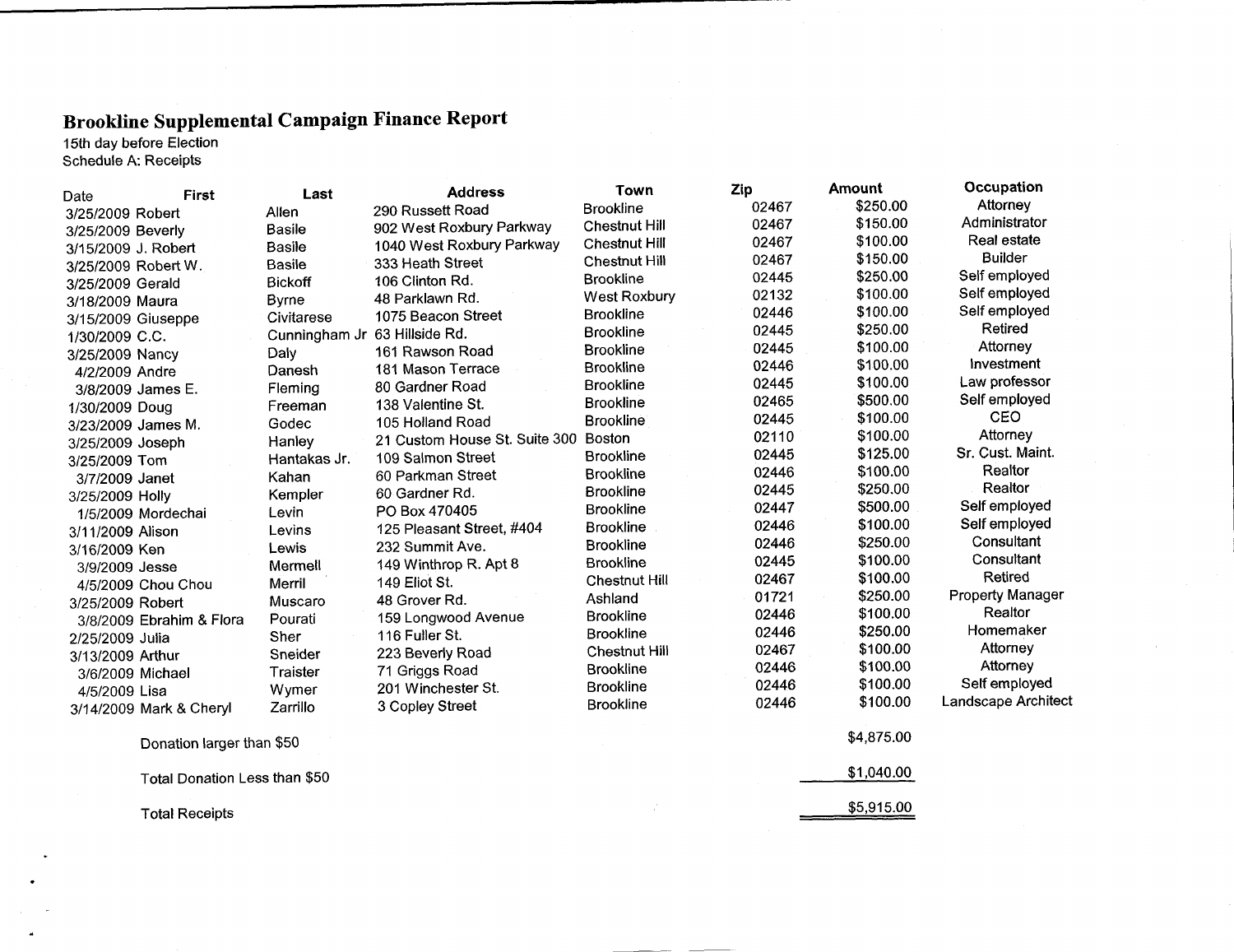## SCHEDULE B: EXPENDITURES

SCHEDULE B: EXPENDITURES<br>M.G.L. c. 55 requires committees to list, in alphabetical order, all expenditures over \$50 in a<br>keep detailed accounts and records of all expenditures, but need itemize only those over \$50. reporting period. Committees must keep detailed accounts and records of all expenditures, but need itemize only those over \$50. Expenditures of \$50 or less may be added together, from committee records, and reported on line 13.

This page may be copied if additional pages are required to report all expenditures. If you do so, include your committee name and a page number on each additional page.

| <b>Date</b>                                                                   | To whom paid                                     | <b>Address</b>                            | <b>Purpose of expenditure</b>                                   | <b>Amount</b> |    |
|-------------------------------------------------------------------------------|--------------------------------------------------|-------------------------------------------|-----------------------------------------------------------------|---------------|----|
| paid<br>2/25/09                                                               | (listed alphabetically)<br><b>Vesey Graphics</b> | 186 Highland Ave.<br>Newton, MA 02465     | <b>Graphic Design</b>                                           | 450           |    |
| 2/25/09                                                                       | <b>Brookline Education</b><br>Foundation         | PO Box 470652<br>Brookline, MA 02447      | <b>Spelling Bee Team Registration</b>                           | 300           |    |
| 3/05/09                                                                       | <b>US Post Office</b>                            | Middlesex Rd.<br>Chestnut Hill, MA 02467  | <b>Mailing Postage</b>                                          | 525           |    |
| 3/20/09                                                                       | <b>Kenneth Goldstein</b>                         | 111 Holland Rd.<br>Brookline, MA 02445    | <b>Reimbursement for printing</b>                               | 1218.         | 78 |
| 3/20/09                                                                       | Laura Days, Esq.                                 | 1318 Beacon Street<br>Brookline, MA 02446 | Rotary Contribution                                             | 65.           |    |
| 3/25/09                                                                       | <b>Washington Square Tavern</b>                  | 714 Washington St.<br>Brookline, MA 02445 | Event                                                           | 980           |    |
| 3/25/09                                                                       | <b>Washington Square Tavern</b>                  | 714 Washington St.<br>Brookline, MA 02445 | <b>Event Tips</b>                                               | 200           |    |
|                                                                               |                                                  |                                           |                                                                 |               |    |
|                                                                               |                                                  |                                           |                                                                 |               |    |
|                                                                               |                                                  |                                           |                                                                 |               |    |
|                                                                               |                                                  |                                           |                                                                 |               |    |
|                                                                               |                                                  |                                           |                                                                 |               |    |
|                                                                               |                                                  |                                           |                                                                 |               |    |
|                                                                               |                                                  |                                           |                                                                 |               |    |
|                                                                               |                                                  |                                           |                                                                 |               |    |
|                                                                               |                                                  |                                           |                                                                 |               |    |
|                                                                               |                                                  |                                           |                                                                 |               |    |
|                                                                               |                                                  |                                           | Line 12: Total expenditures of more than \$50 (or listed above) | 3,738.        | 78 |
|                                                                               |                                                  |                                           | Line 13: Total expenditures of \$50 or less (not listed above)* | 21            | 36 |
| Line 14: Total expenditures this period<br>(Enter here and on page 1, line 4) |                                                  |                                           |                                                                 | 3,760.        | 14 |

\*Receipts of \$50 or less *may be itemized above*. If you do so, include them in line 12 rather than line 13. Line 13 must include only receipts not itemized above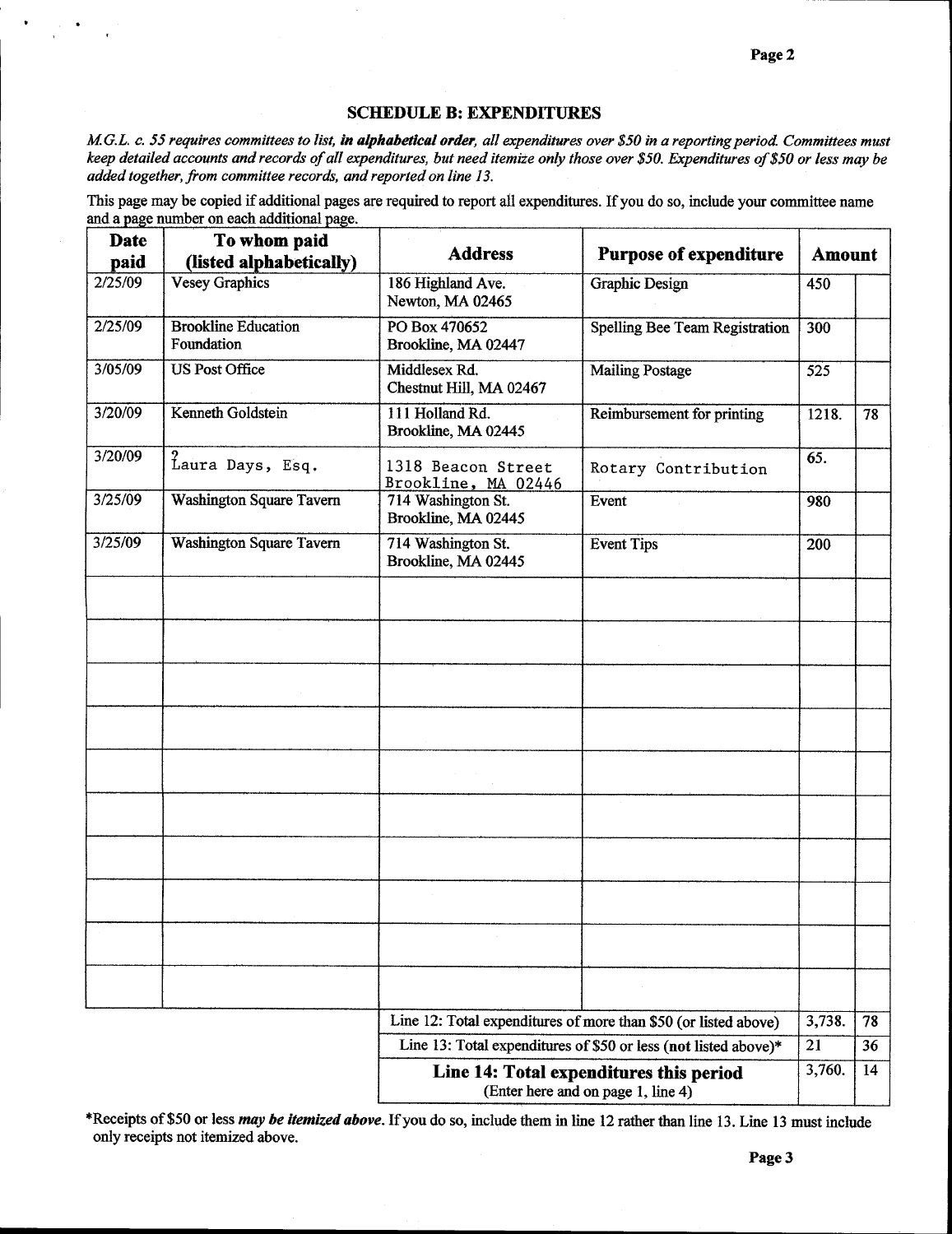## SCHEDULE C: "IN-KIND" CONTRIBUTIONS

**Itemize contributors who have made in-kind contributions of** *more than* **\$50. In-kind contributions of \$50 or less may be itemized and included in line 15 or added together from the committee's records and included in line** SCHEDULE C: "IN-KIND" CONTRIBUTIONS<br>
Itemize contributors who have made in-kind contributions of *more than* \$50. In-kind contributions of \$50<br>
itemized and included in line 15, or added together from the committee's recor

| Date<br>received | From whom received*                                                                                                    | <b>Residential address</b>                                                 | <b>Description of</b><br>contribution | <b>Value</b> |  |
|------------------|------------------------------------------------------------------------------------------------------------------------|----------------------------------------------------------------------------|---------------------------------------|--------------|--|
|                  |                                                                                                                        |                                                                            |                                       |              |  |
|                  |                                                                                                                        |                                                                            |                                       |              |  |
|                  |                                                                                                                        |                                                                            |                                       |              |  |
|                  |                                                                                                                        |                                                                            |                                       |              |  |
|                  |                                                                                                                        |                                                                            |                                       |              |  |
|                  |                                                                                                                        |                                                                            |                                       |              |  |
|                  | $\label{eq:2} \mathcal{L}(\mathcal{A}) = \mathcal{L}(\mathcal{A}) \mathcal{L}(\mathcal{A}) = \mathcal{L}(\mathcal{A})$ |                                                                            |                                       |              |  |
|                  |                                                                                                                        |                                                                            |                                       |              |  |
|                  |                                                                                                                        | Line 15: In-kind over \$50 (or listed above)                               |                                       |              |  |
|                  |                                                                                                                        | Line 16: In-kind \$50 or less (not listed above)                           |                                       |              |  |
|                  |                                                                                                                        | Line 17: Total in-kind contributions<br>(Enter here and on page 1, line 6) |                                       |              |  |

\*If an in-kind contribution is received from a person (including candidate) who contributes more than \$50 in a calendar year, you must report the name and address, occupation and employer of the contributor.

## **SCHEDULE D: LIABILITIES**

M.G.L. c. 55 requires committees to report ALL outstanding liabilities, including those which have been reported previously as well as those incurred during this reporting period.

| Date<br>incurred | To whom due | <b>Address</b>                                                               | <b>Purpose</b> | Amount |  |
|------------------|-------------|------------------------------------------------------------------------------|----------------|--------|--|
|                  |             |                                                                              |                |        |  |
|                  |             |                                                                              |                |        |  |
|                  |             |                                                                              |                |        |  |
|                  |             |                                                                              |                |        |  |
|                  |             |                                                                              |                |        |  |
|                  |             | Line 18: Total outstanding liabilities<br>(Enter here and on page 1, line 7) |                |        |  |

## SCHEDULE E: DONORS OF \$50 AND LESS

| <b>SCHEDULE E: DONORS OF \$50 AND LESS</b>                                                                                                                    |    |  |
|---------------------------------------------------------------------------------------------------------------------------------------------------------------|----|--|
| Line 19: Total number of donors in this period whose aggregate contributions<br>(including in-kind contributions) equal an amount or value of \$50.00 or less | 33 |  |

This page may be copied if additional pages are required to report all activity, Include committee name and a page number on each additional page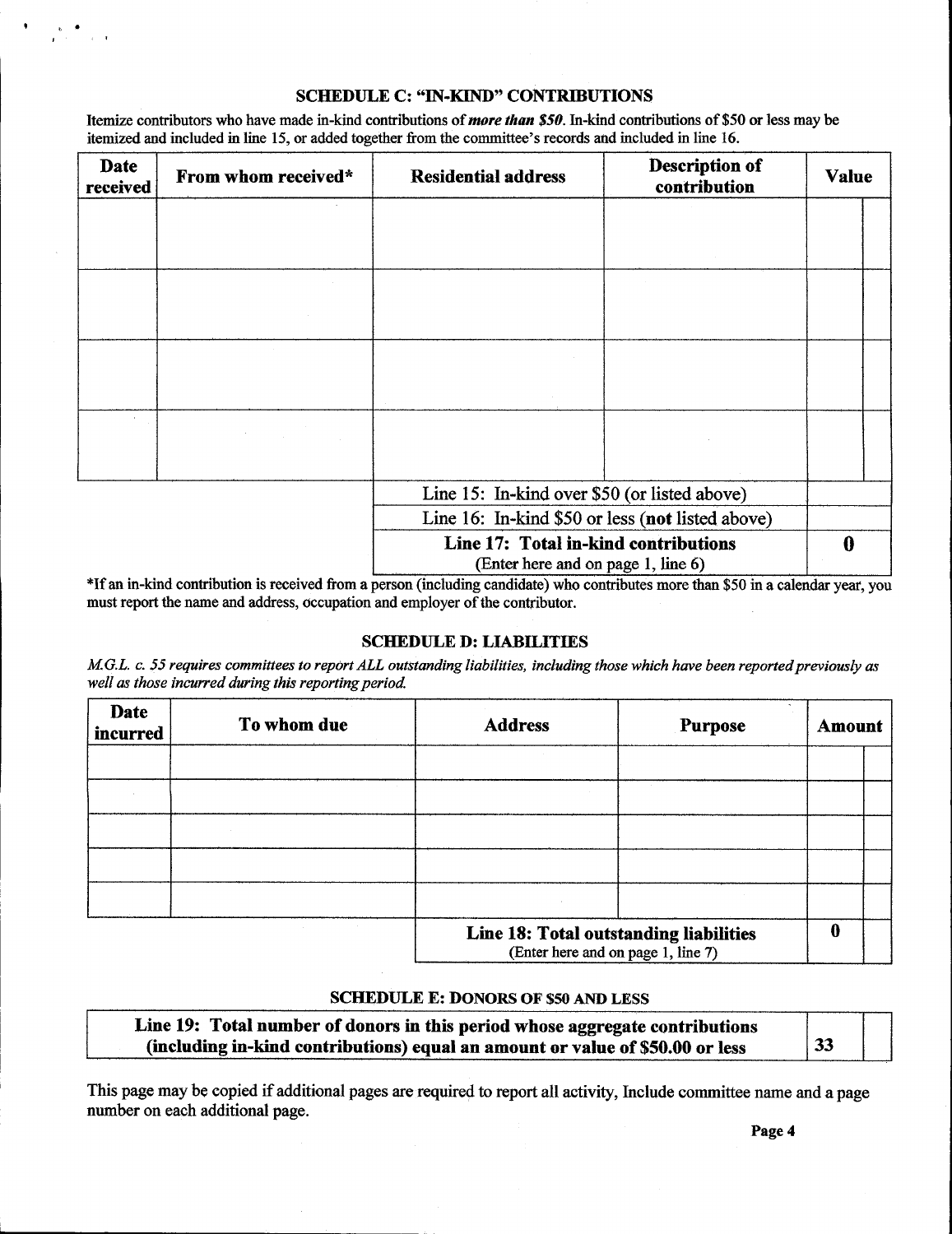|                                                                                                 | * AMENDED REPORT &                                                                                                                                                                                                                                                                                                                                                                                                                                                                                                                                                                                                                                                                                                                                                                                                                                                                                                                                                                                                                                                                                                                                                                                                                                                                 |                                                                                                 |                                                                            |
|-------------------------------------------------------------------------------------------------|------------------------------------------------------------------------------------------------------------------------------------------------------------------------------------------------------------------------------------------------------------------------------------------------------------------------------------------------------------------------------------------------------------------------------------------------------------------------------------------------------------------------------------------------------------------------------------------------------------------------------------------------------------------------------------------------------------------------------------------------------------------------------------------------------------------------------------------------------------------------------------------------------------------------------------------------------------------------------------------------------------------------------------------------------------------------------------------------------------------------------------------------------------------------------------------------------------------------------------------------------------------------------------|-------------------------------------------------------------------------------------------------|----------------------------------------------------------------------------|
|                                                                                                 |                                                                                                                                                                                                                                                                                                                                                                                                                                                                                                                                                                                                                                                                                                                                                                                                                                                                                                                                                                                                                                                                                                                                                                                                                                                                                    |                                                                                                 |                                                                            |
|                                                                                                 | Form SEL102: Brookline Supplemental Campaign Finance Report<br>To be completed by candidates for the office of Selectman pursuant to                                                                                                                                                                                                                                                                                                                                                                                                                                                                                                                                                                                                                                                                                                                                                                                                                                                                                                                                                                                                                                                                                                                                               | Sec. 3.1.7 of the Town By-Laws RECEIVED                                                         | TOWN OF BROOKLINE<br>TOWN CLERK                                            |
|                                                                                                 | Please print or type all information except signatures                                                                                                                                                                                                                                                                                                                                                                                                                                                                                                                                                                                                                                                                                                                                                                                                                                                                                                                                                                                                                                                                                                                                                                                                                             |                                                                                                 | 2:46                                                                       |
| Fill in dates:<br>Reporting period beginning                                                    | Year<br>Month<br>Day<br>2009<br>Januarv                                                                                                                                                                                                                                                                                                                                                                                                                                                                                                                                                                                                                                                                                                                                                                                                                                                                                                                                                                                                                                                                                                                                                                                                                                            | Month<br>and ending<br>April                                                                    | Year<br>Day<br>2009<br>10                                                  |
| <b>Report period:</b><br>$\boxtimes$ 15 <sup>th</sup> day before election<br>AMENDED REPORT     | 8 <sup>th</sup> day before election                                                                                                                                                                                                                                                                                                                                                                                                                                                                                                                                                                                                                                                                                                                                                                                                                                                                                                                                                                                                                                                                                                                                                                                                                                                | $\Box$ 30 <sup>th</sup> day after election                                                      | Year-end report                                                            |
| Kenneth Michael Goldstein<br>Full name of candidate                                             |                                                                                                                                                                                                                                                                                                                                                                                                                                                                                                                                                                                                                                                                                                                                                                                                                                                                                                                                                                                                                                                                                                                                                                                                                                                                                    | Committee name<br>Hui Jojo Deng                                                                 | Committee to Elect Ken Goldstein                                           |
| Selectman<br>Office sought<br>111 Holland Rd. Brookline, MA 02445<br><b>Residential address</b> |                                                                                                                                                                                                                                                                                                                                                                                                                                                                                                                                                                                                                                                                                                                                                                                                                                                                                                                                                                                                                                                                                                                                                                                                                                                                                    | Name of committee treasurer<br>111 Holland Rd. Brookline, MA 02445<br>Committee mailing address |                                                                            |
|                                                                                                 | Tel. No. (optional)                                                                                                                                                                                                                                                                                                                                                                                                                                                                                                                                                                                                                                                                                                                                                                                                                                                                                                                                                                                                                                                                                                                                                                                                                                                                |                                                                                                 | Tel. No. (optional)                                                        |
|                                                                                                 | Line 1: Ending balance from previous report<br>Line 2: Total receipts this period (from page 2, line 11)<br>Line 3: Subtotal (line 1 plus line 2)<br>Line 4: Total expenditures this period (from page 3, line 14)<br>Line 5: Ending balance (line 3 minus line 4)                                                                                                                                                                                                                                                                                                                                                                                                                                                                                                                                                                                                                                                                                                                                                                                                                                                                                                                                                                                                                 |                                                                                                 | 0.00<br>\$5,915.00<br><u>\$5,915.00</u><br><u>\$3,093.59</u><br>\$2,821.41 |
|                                                                                                 | Line 6: Total in-kind contributions this period (from page 4)<br>Line 7: Total of all outstanding liabilities (from page 4)<br>Line 8: Name of bank used TD Bank North                                                                                                                                                                                                                                                                                                                                                                                                                                                                                                                                                                                                                                                                                                                                                                                                                                                                                                                                                                                                                                                                                                             |                                                                                                 | $S_0$<br>S <sub>0</sub>                                                    |
| <b>Affidavit of Committee Treasurer:</b><br>M.G.L. c. 55 and Brookline By-Laws, sec. 3.1.7.     | I certify that I have examined this report, including attached schedules, and it is, to the best of my knowledge and belief, a true and complete statement of all<br>campaign finance activity, including all contributions, loans, receipts, expenditures, disbursements, in-kind contributions and liabilities for this reporting period<br>and represents the campaign finance activity of all persons acting under the authority or on behalf of this committee in accordance with the requirements of                                                                                                                                                                                                                                                                                                                                                                                                                                                                                                                                                                                                                                                                                                                                                                         |                                                                                                 |                                                                            |
|                                                                                                 | Signed under the penalties of perjury:                                                                                                                                                                                                                                                                                                                                                                                                                                                                                                                                                                                                                                                                                                                                                                                                                                                                                                                                                                                                                                                                                                                                                                                                                                             |                                                                                                 |                                                                            |
| Treasurer's signature                                                                           |                                                                                                                                                                                                                                                                                                                                                                                                                                                                                                                                                                                                                                                                                                                                                                                                                                                                                                                                                                                                                                                                                                                                                                                                                                                                                    |                                                                                                 |                                                                            |
| Affidavit of Candidate: (check one box only)<br>M.G.L. c. 55 and Brookline By-Laws, sec. 3.1.7. | FOR CANDIDATE FILINGS ONLY: (Candidate must sign below)<br>$[\times] Candidate with committee and no activity independent of the committee$<br>I certify that I have examined this report, including attached schedules, and it is, to the best of my knowledge and belief, a true and complete statement of all<br>campaign finance activity, of all persons acting under the authority, or on behalf of this committee, in accordance with the requirements of M.G.L. c. 55 and<br>Brookline By-Law 3.1.7. I have not received any contributions, incurred any liabilities, nor made any expenditures on my behalf during this reporting period.<br>$\Box$ Candidate without committee $\underline{OR}$ candidate with independent activity filing separate report<br>I certify that I have examined this report, including attached schedules, and it is, to the best of my knowledge and belief, a true and complete statement of all<br>campaign finance activity, including all contributions, loans, receipts, expenditures, disbursements, in-kind contributions and liabilities for this reporting period<br>and represents the campaign finance activity of all persons acting under the authority or on behalf of this committee in accordance with the requirements of |                                                                                                 |                                                                            |
|                                                                                                 | Signed under the penalties of perjury:                                                                                                                                                                                                                                                                                                                                                                                                                                                                                                                                                                                                                                                                                                                                                                                                                                                                                                                                                                                                                                                                                                                                                                                                                                             |                                                                                                 | 4/27/09                                                                    |

 $\label{eq:2} \begin{split} \mathcal{L}_{\text{eff}}^{(1)}(\mathbf{r})=0. \end{split}$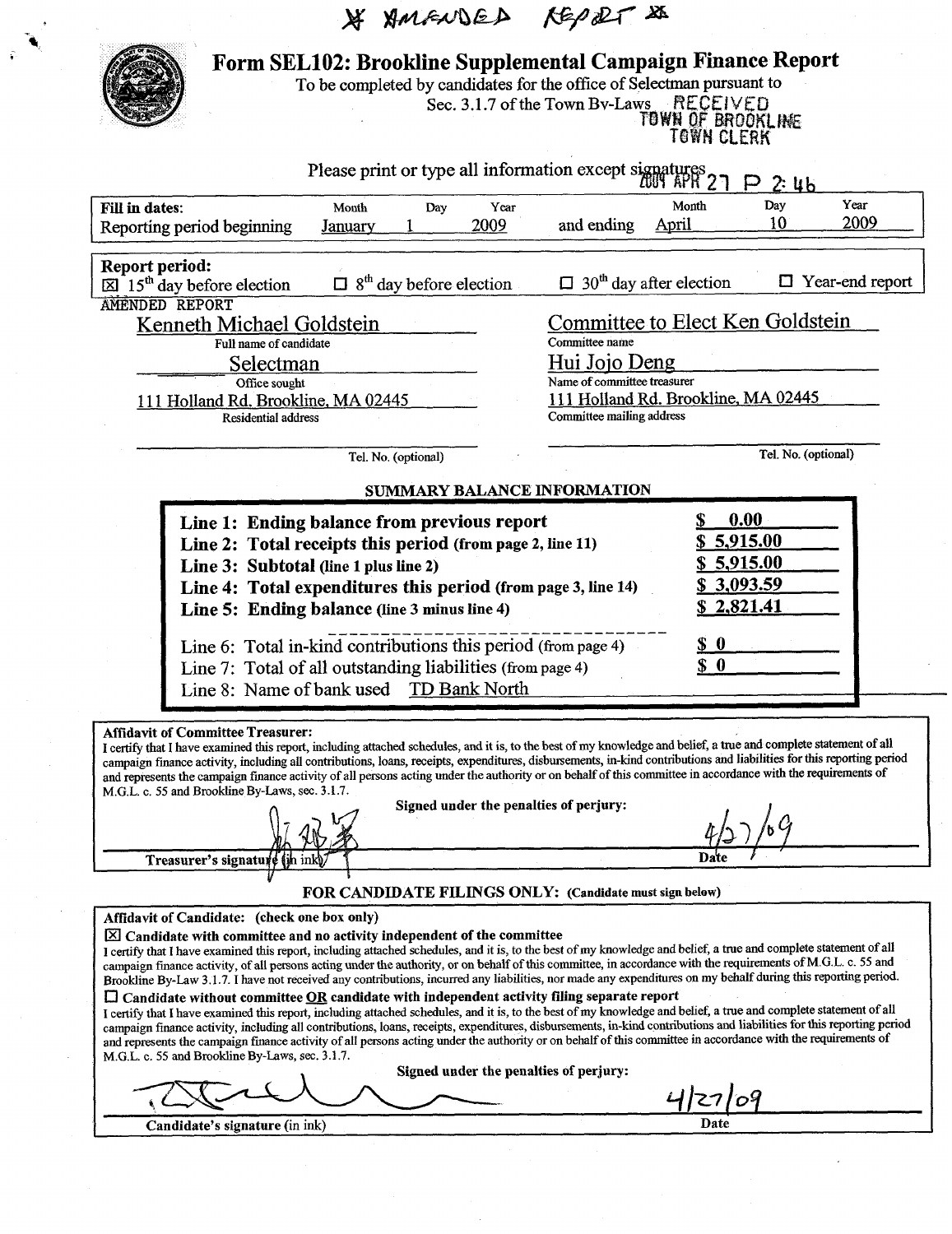## SCHEDULE A: RECEIPTS

M.G.L. c. 55 requires that the name and residential address be reported, in alphabetical order, for all receipts over \$50 in a calendar year. Committees must keep detailed accounts and records of all receipts, but need itemize only those over \$50. In addition, Section 3.1.7 of the Town By-Laws further requires that the occupation and employer must be reported for each person who contributes more than \$50 in a calendar year. Receipts of \$50 or less may be added together, from committee records, and reported on line 10 rather than line 9.

This page may be copied if additional pages are required to report all receipts. If you do so, include your committee name and a age number who contributes more than<br>and reported on line 10 range may be copied if addition<br>mber on each additional page

| <b>Date</b><br>received | Name and residential address<br>(alphabetical listing required)           | <b>Amount</b> |  | Occupation and employer<br>(for contributions over \$50) |
|-------------------------|---------------------------------------------------------------------------|---------------|--|----------------------------------------------------------|
|                         | See Attachment                                                            |               |  |                                                          |
|                         |                                                                           |               |  |                                                          |
|                         |                                                                           |               |  |                                                          |
|                         |                                                                           |               |  |                                                          |
|                         |                                                                           |               |  |                                                          |
|                         |                                                                           |               |  |                                                          |
|                         |                                                                           |               |  |                                                          |
|                         |                                                                           |               |  |                                                          |
|                         |                                                                           |               |  |                                                          |
|                         | $\mathcal{L}_{\mathcal{L}}$                                               |               |  |                                                          |
|                         |                                                                           |               |  |                                                          |
|                         |                                                                           |               |  |                                                          |
|                         |                                                                           |               |  |                                                          |
|                         |                                                                           |               |  |                                                          |
|                         |                                                                           |               |  |                                                          |
|                         |                                                                           |               |  |                                                          |
|                         |                                                                           |               |  |                                                          |
|                         |                                                                           |               |  |                                                          |
|                         |                                                                           |               |  |                                                          |
|                         |                                                                           |               |  |                                                          |
|                         | Line 9: Total receipts of more than \$50 (or listed above)                | 4,875         |  |                                                          |
|                         | Line 10: Total receipts of \$50 or less (not listed above)*               | 1,040         |  |                                                          |
|                         | Line 11: Total receipts this period<br>(Enter here and on page 1, line 2) | 5,915         |  |                                                          |

\*Receipts of \$50 or less may be itemized above. If you do so, include them in Line 9 rather than Line 10. Line 10 must include only receipts not itemized above.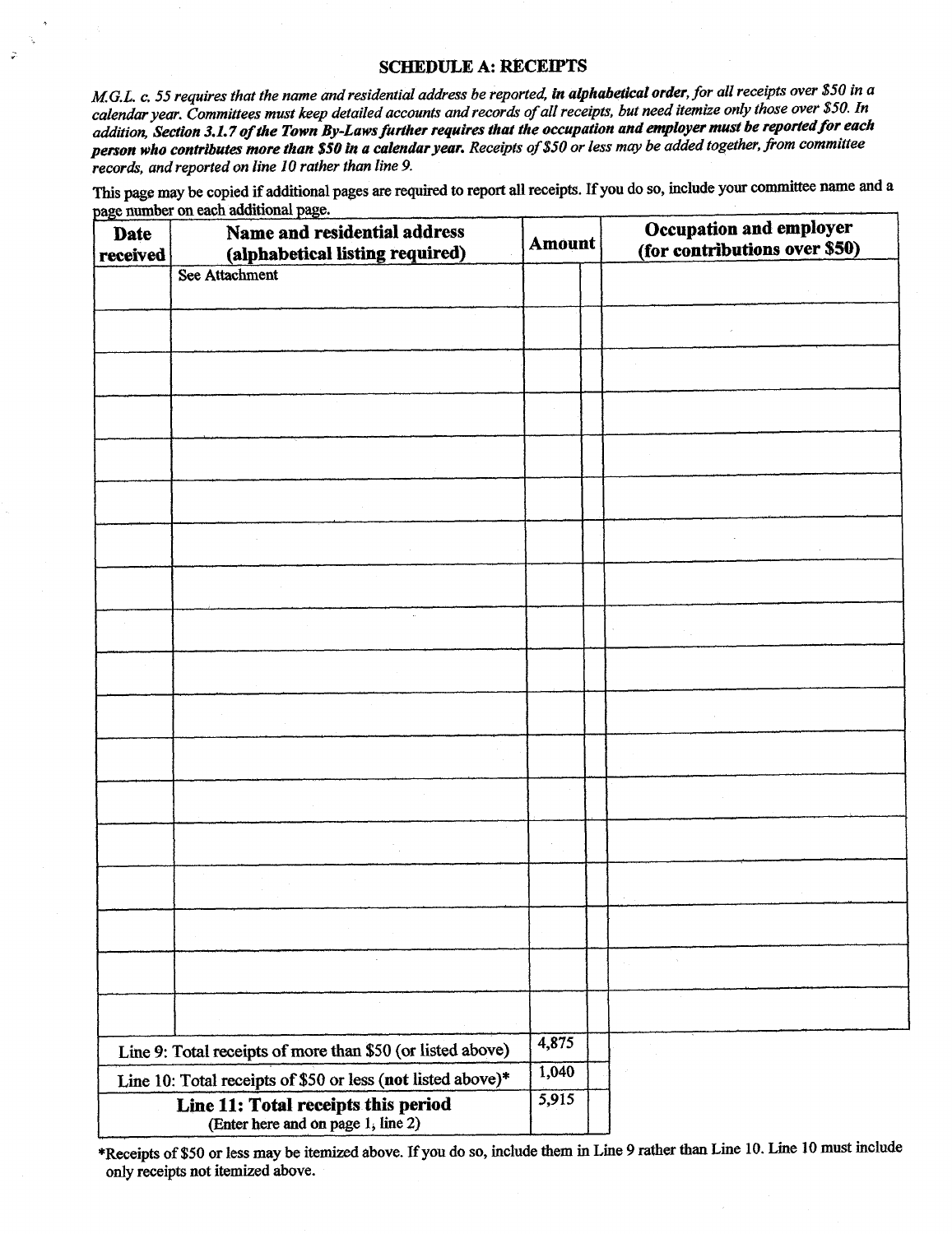# Brookline Supplemental Campaign Finance Report

 $\alpha$ 

|                    | 15th day before Election<br>Schedule A: Receipts |                | Brookline Supplemental Campaign Finance Report |                      |       |               |                                |                                    |
|--------------------|--------------------------------------------------|----------------|------------------------------------------------|----------------------|-------|---------------|--------------------------------|------------------------------------|
| Date               | <b>First</b>                                     | Last           | <b>Address</b>                                 | Town                 | Zip   | <b>Amount</b> | Occupation                     | <b>Employer</b>                    |
| 3/25/2009 Robert   |                                                  | Allen          | 290 Russett Road                               | <b>Brookline</b>     | 02467 | \$250.00      | Attorney                       | Self Employed                      |
|                    | 3/25/2009 Robert W.                              | <b>Basile</b>  | 333 Heath Street                               | <b>Chestnut Hill</b> | 02467 | \$150.00      | <b>Property Mangement</b>      | Self Employed                      |
| 3/25/2009 Gerald   |                                                  | <b>Bickoff</b> | 106 Clinton Rd.                                | <b>Brookline</b>     | 02445 | \$250.00      | <b>Business Owner/Cleaning</b> | <b>Commercial Cleaning Service</b> |
| 3/18/2009 Maura    |                                                  | Byrne          | 48 Parklawn Rd.                                | West Roxbury         | 02132 | \$100.00      | <b>Massage Therapist</b>       | Self Employed                      |
| 3/15/2009 Giuseppe |                                                  | Civitarese     | 1075 Beacon Street                             | <b>Brookline</b>     | 02446 | \$100.00      | Engineer                       | Fairmont Copley Plaza Corp.        |
| 1/30/2009 C.C.     |                                                  | Cunningham Jr  | 63 Hillside Rd.                                | <b>Brookline</b>     | 02445 | \$250.00      | Retired                        | Retired                            |
| 3/25/2009 Nancy    |                                                  | Daly           | 161 Rawson Road                                | <b>Brookline</b>     | 02445 | \$100.00      | Attorney                       | Self Employed                      |
| 4/2/2009 Andre     |                                                  | Danesh         | 181 Mason Terrace                              | <b>Brookline</b>     | 02446 | \$100.00      | <b>Investment Banker</b>       | Self Employed                      |
|                    | 3/8/2009 James E.                                | Fleming        | 80 Gardner Road                                | <b>Brookline</b>     | 02445 | \$100.00      | Law professor                  | <b>BU School of Law</b>            |
| 1/30/2009 Doug     |                                                  | Freeman        | 138 Valentine St.                              | <b>Brookline</b>     | 02465 | \$500.00      | <b>Property Mangement</b>      | Self Employed                      |
|                    | 3/23/2009 James M.                               | Godec          | 105 Holland Road                               | <b>Brookline</b>     | 02445 | \$100.00      | <b>Investment Banker</b>       | Overland Capital Group, Inc.       |
| 3/25/2009 Joseph   |                                                  | Hanley         | 21 Custom House St. Suite 300                  | Boston               | 02110 | \$100.00      | Attorney                       | McDermott, Quihjal, Miller         |
| 3/25/2009 Tom      |                                                  | Hantakas Jr.   | 109 Salmon Street                              | <b>Brookline</b>     | 02445 | \$125.00      | Sr. Cust. Maint.               | Brookline School Dept.             |
| 3/7/2009 Janet     |                                                  | Kahan          | 60 Parkman Street                              | <b>Brookline</b>     | 02446 | \$100.00      | Realtor                        | Hammond R.E.                       |
| 3/25/2009 Holly    |                                                  | Kempler        | 60 Gardner Rd.                                 | <b>Brookline</b>     | 02445 | \$250.00      | Realtor                        | <b>Classic Realty</b>              |
|                    | 1/5/2009 Mordechai                               | Levin          | PO Box 470405                                  | <b>Brookline</b>     | 02447 | \$500.00      | <b>Property Mangement</b>      | Self Employed                      |
| 3/11/2009 Alison   |                                                  | Levins         | 125 Pleasant Street, #404                      | <b>Brookline</b>     | 02446 | \$100.00      | Consultant                     | <b>Housing Resources</b>           |
| 3/16/2009 Ken      |                                                  | Lewis          | 232 Summit Ave.                                | <b>Brookline</b>     | 02446 | \$250.00      | <b>Real Estate Consultant</b>  | Self Employed                      |
| 3/9/2009 Jesse     |                                                  | Mermell        | 149 Winthrop R. Apt 8                          | <b>Brookline</b>     | 02445 | \$100.00      | Selectman                      | Town of Brookline                  |
|                    | 4/5/2009 Chou Chou                               | Merril         | 149 Eliot St.                                  | <b>Chestnut Hill</b> | 02467 | \$100.00      | <b>Retired</b>                 | Retired                            |
| 3/25/2009 Robert   |                                                  | Muscaro        | 48 Grover Rd.                                  | Ashland              | 01721 | \$250.00      | <b>Property Mangement</b>      | Durban Trust                       |
|                    | 3/8/2009 Ebrahim & Flora                         | Pourati        | 159 Longwood Avenue                            | <b>Brookline</b>     | 02446 | \$100.00      | Realtor                        | <b>Coldwell Banker</b>             |
|                    | 2/25/2009 Julia & Michael                        | Sher           | 116 Fuller St.                                 | <b>Brookline</b>     | 02446 | \$250.00      | Executive                      | Commerce Insurance                 |
| 3/13/2009 Arthur   |                                                  | Sneider        | 223 Beverly Road                               | <b>Chestnut Hill</b> | 02467 | \$100.00      | Attorney                       | Mulvey Sneider PC                  |
| 4/3/2009 Roger     |                                                  | Tackeff        | 86 Dean Road                                   | <b>Brookline</b>     | 02445 | \$250.00      | <b>Property Mangement</b>      | Self Employed                      |
| 3/6/2009 Michael   |                                                  | Traister       | 71 Griggs Road                                 | <b>Brookline</b>     | 02446 | \$100.00      | Attorney                       | Annova Imaging Tech.               |
| 4/5/2009 Lisa      |                                                  | Wymer          | 201 Winchester St.                             | <b>Brookline</b>     | 02446 | \$100.00      | <b>Business Owner/Fitness</b>  | Studio Elle, Inc.                  |
|                    | 3/14/2009 Mark & Cheryl                          | Zarrillo       | 3 Copley Street                                | <b>Brookline</b>     | 02446 | \$100.00      | Landscape Architect            | Symmes, Maini & Mckee              |
|                    | Denetten langen them CCO                         |                |                                                |                      |       | 0.407500      |                                |                                    |

Donation larger than 50 Total Donation Less than \$50 Donation larger than \$50<br>
Total Donation Less than \$50<br>
Total Receipts<br>
55,915.00<br>
55,915.00<br>
55,915.00<br>
55,915.00

\$4,875.00  $$1,040.00$ <br> $$5,915.00$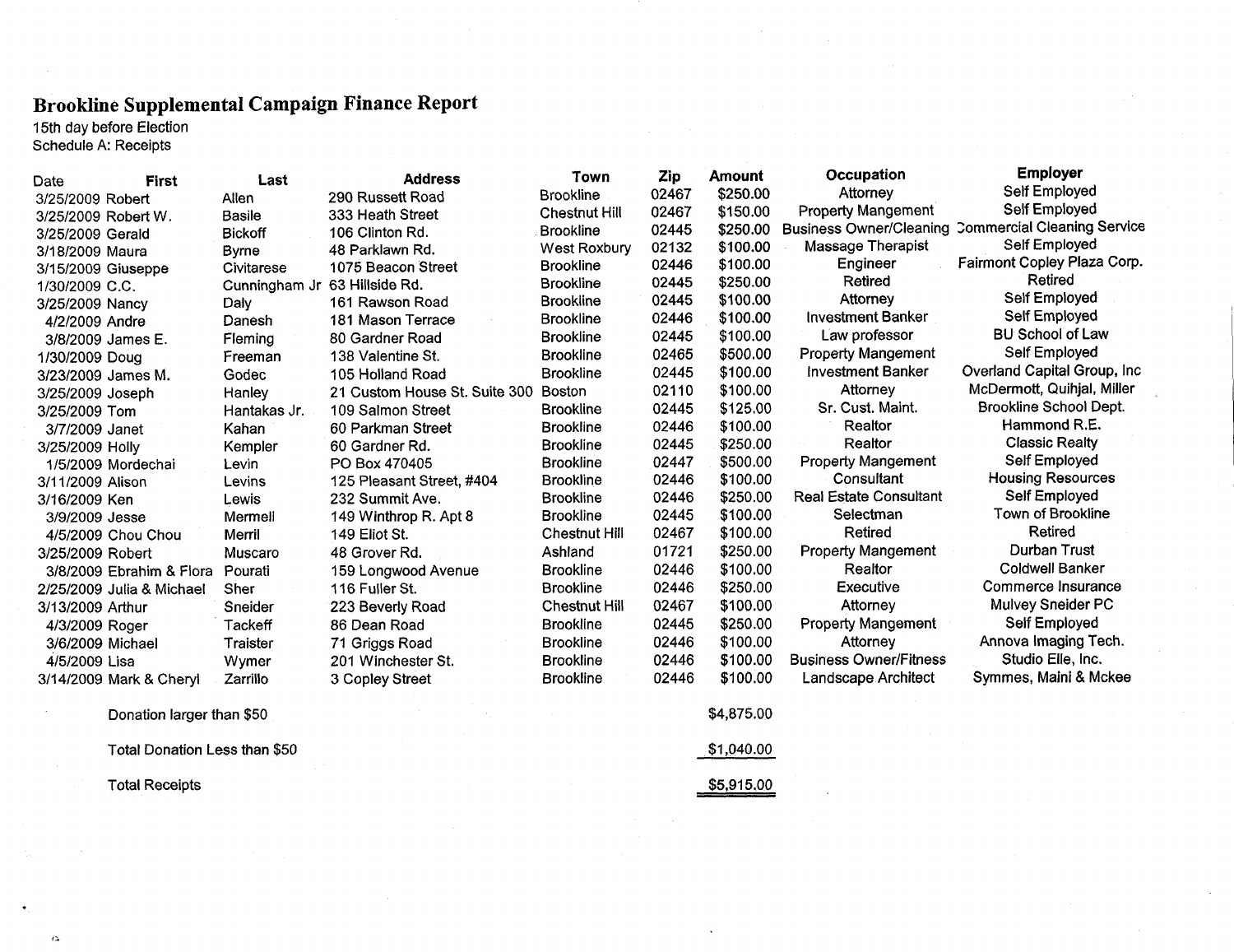#### SCHEDULE B: EXPENDITURES

SCHEDULE B: EXPENDITURES<br>M.G.L. c. 55 requires committees to list, in alphabetical order, all expenditures over \$50 in a reporting period. Committees musi<br>keep detailed accounts and records of all expenditures, but need it added together, from committee records, and reported on line 13.

This page may be copied if additional pages are required to report all expenditures. If you do so, include your committee name

| <b>Date</b> | To whom paid                             | <b>Address</b>                                  | <b>Purpose of expenditure</b>                                                 | <b>Amount</b> |    |
|-------------|------------------------------------------|-------------------------------------------------|-------------------------------------------------------------------------------|---------------|----|
| paid        | (listed alphabetically)                  |                                                 |                                                                               | 450           |    |
| 2/25/09     | Vesey Graphics                           | 186 Highland Ave.<br>Newton, MA 02465           | Graphic Design                                                                |               |    |
| 2/25/09     | <b>Brookline Education</b><br>Foundation | PO Box 470652<br>Brookline, MA 02447            | <b>Spelling Bee Team Registration</b>                                         | 300           |    |
| 3/05/09     | US Post Office                           | Middlesex Rd.<br>Chestnut Hill, MA 02467        | <b>Mailing Postage</b>                                                        | 525           |    |
| 3/20/09     | Kenneth Goldstein                        | 111 Holland Rd.<br>Brookline, MA 02445          | Reimbursement for printing                                                    | 1218.         | 78 |
| 3/20/09     | Laura Days                               | 1318 Beacon St. Suite 19<br>Brookline, MA 02446 | Rotary Club Pancake<br>Breakfast Contribution                                 | 65.           |    |
| 4/03/09     | <b>Connolly Printing</b>                 | 300 Salem St.<br>Woburn, MA 01801               | Printing                                                                      | 513.          | 45 |
|             |                                          |                                                 |                                                                               |               |    |
|             |                                          |                                                 |                                                                               |               |    |
|             |                                          |                                                 |                                                                               |               |    |
|             |                                          |                                                 | УY.                                                                           |               |    |
|             |                                          |                                                 |                                                                               |               |    |
|             |                                          |                                                 |                                                                               |               |    |
|             |                                          |                                                 |                                                                               |               |    |
|             |                                          |                                                 |                                                                               |               |    |
|             |                                          |                                                 |                                                                               |               |    |
|             |                                          |                                                 |                                                                               |               |    |
|             |                                          |                                                 |                                                                               |               |    |
|             |                                          |                                                 | Line 12: Total expenditures of more than \$50 (or listed above)               | 3,072.        | 23 |
|             |                                          |                                                 | Line 13: Total expenditures of \$50 or less (not listed above)*               | 21            | 36 |
|             |                                          |                                                 | Line 14: Total expenditures this period<br>(Enter here and on page 1, line 4) | 3,093.        | 59 |

\*Receipts of \$50 or less may be itemized above. If you do so, include them in line 12 rather than line 13. Line 13 must include only receipts not itemized above